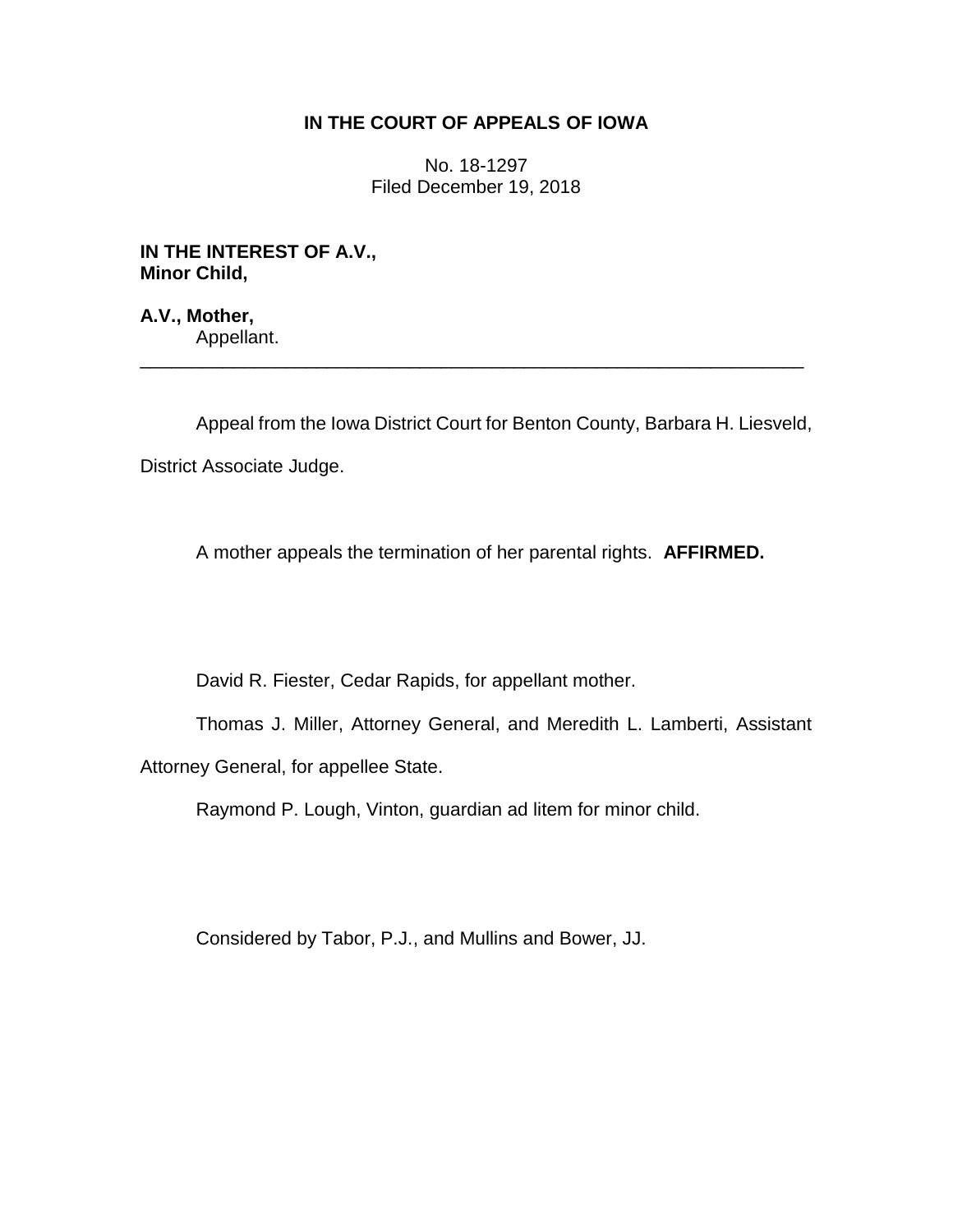#### **MULLINS, Judge.**

 $\overline{a}$ 

A mother appeals the termination of her parental rights to her child.<sup>1</sup> She contends the State failed to prove the statutory grounds for termination by clear and convincing evidence, termination is not in the best interests of the child, a statutory exception to termination should be applied, and the juvenile court erred in declining her request for additional time to work toward reunification.

#### **I. Background Facts and Proceedings**

The Iowa Department of Human Services (DHS) became involved with this family at the time of the child's birth in a Minnesota hospital in October 2017, at which time the mother tested positive for several illegal substances. She readily admitted to using methamphetamine and marijuana during her pregnancy. The mother testified she did not learn of her pregnancy until about two weeks prior to the child's birth. The child tested positive for methamphetamine, amphetamines, and THC. Two days after the child's birth, the mother left the hospital against medical advice and returned to Iowa. She left the child at the hospital and did not return until the child was discharged from the hospital more than a week later, when she accompanied a DHS worker to transport the child to foster care. The child was removed from the parents' custody on October 18 and was adjudicated a child in need of assistance (CINA) on October 24. The mother previously placed another of her children for private adoption.

The mother has a long history of substance abuse covering roughly fifteen years. Prior to these proceedings, she had never received treatment for her

<sup>&</sup>lt;sup>1</sup> The father's parental rights were also terminated. He does not appeal.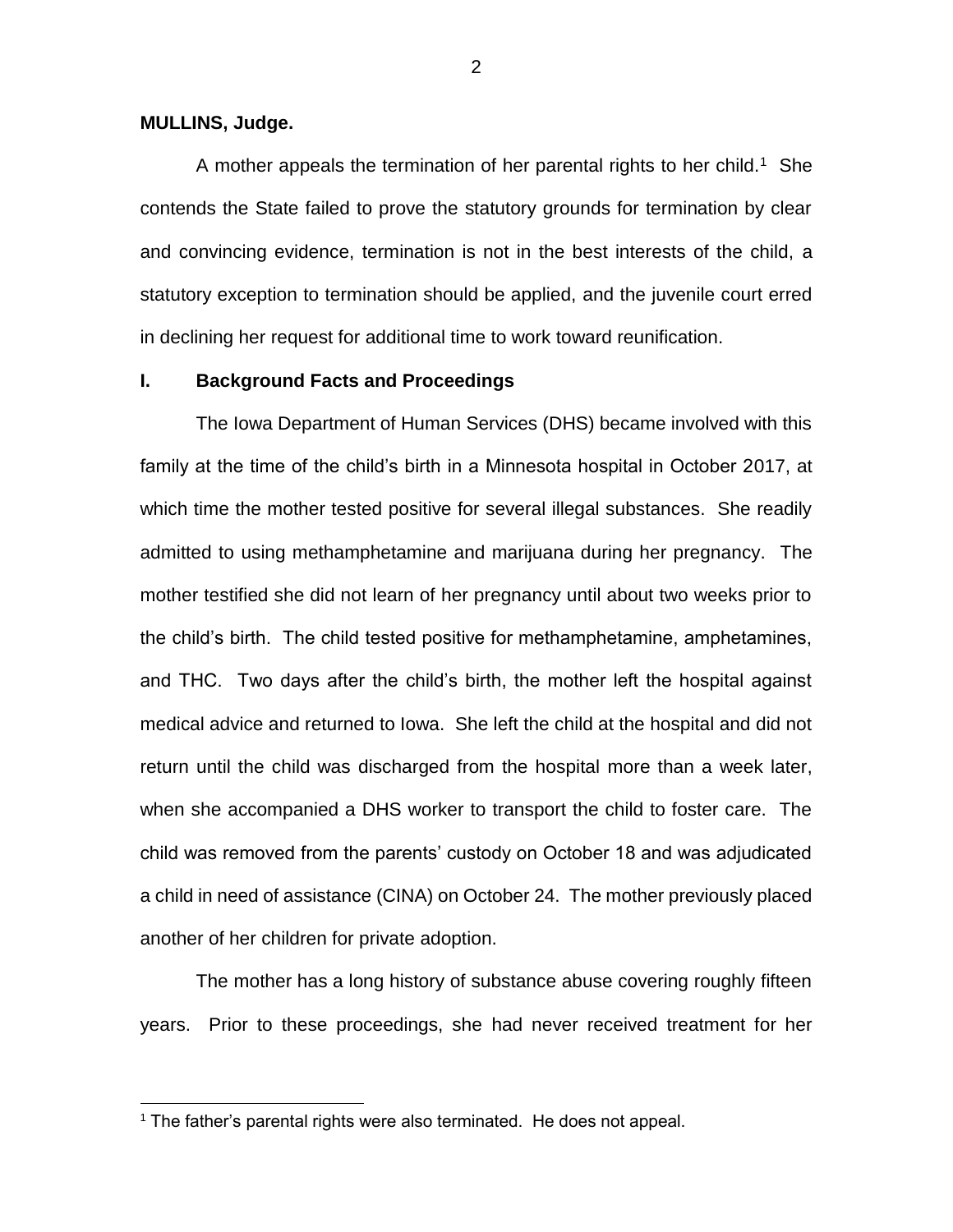substance abuse. In its adjudicatory order, the juvenile court ordered the mother to submit to random drug testing and undergo a substance-abuse evaluation. She tested positive for amphetamines at an October 30 substance-abuse evaluation. DHS attempted to obtain samples for drug tests from the mother on eighteen different occasions between late October 2017 and early March 2018. During this period, DHS was only able to obtain a sample from the mother on November 7, which tested positive for methamphetamine. Following the substance-abuse evaluation, it was recommended that the mother participate in outpatient treatment, but she did not show up for her admission appointment on November 2. The mother reported for outpatient treatment intake on November 20, but she subsequently failed to attend group therapy appointments and was discharged from outpatient treatment for failure to attend. The mother obtained a second substance-abuse evaluation in January, at which time she tested negative for drugs. Again, however, the mother did not follow through with recommended treatment.

On March 13, as a result of the mother's lack of progress, the juvenile court directed the State to file a petition for termination of the mother's parental rights. Thereafter, the mother began consistently attending substance-abuse treatment. She tested negative for drugs on March 16 and 26 and April 10. The results of another drug test the mother submitted to were pending at the time of the termination hearing in late May. Throughout the life of these proceedings, the mother has been generally consistent in attending visitation with the child, with some exceptions and tardiness issues. At the termination hearing, the DHS case worker testified the mother has been doing "fantastic" in the last two and a half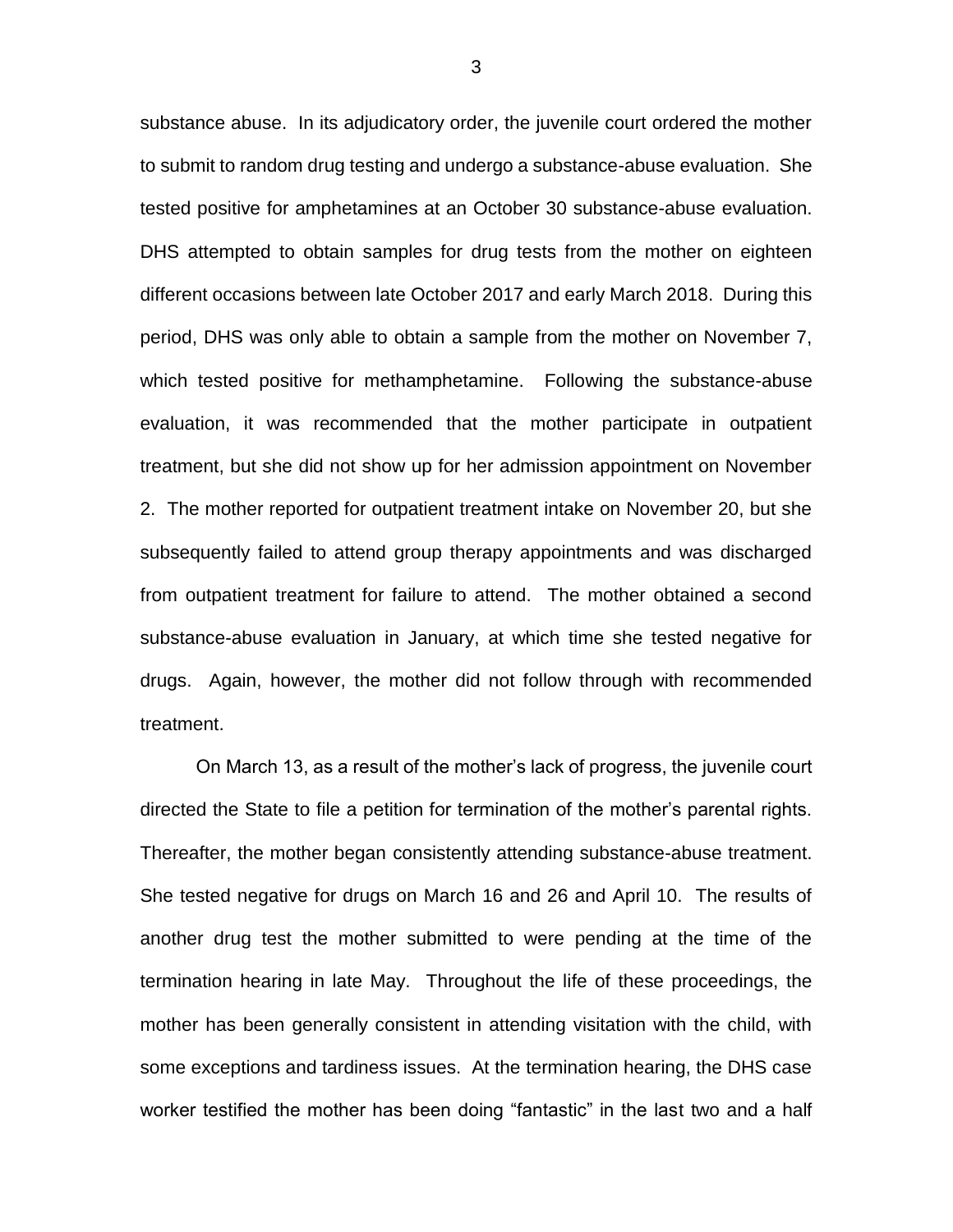months. She stated the mother has supervised visitation with the child three or four times per week, there are no parental- or supervision-related concerns during those visits, and she is open to suggestions from providers and the foster mother. Yet, the mother has not progressed beyond supervised visitation. The DHS worker testified she was considering allowing the mother to start exercising semisupervised visitation with the child, pending the results of the drug test administered before the hearing. The DHS worker additionally indicated the mother was complying with the case plan at the time of the termination hearing. The mother testified at the termination hearing she has been clean since December 1, 2017.

Following a hearing, the juvenile court terminated the mother's parental rights under Iowa Code section 232.116(1)(g), (h), and (*l*) (2018). As noted, the mother appeals.

#### **II. Standard of Review**

 $\overline{a}$ 

Our review is de novo.<sup>2</sup> In re A.S., 906 N.W.2d 467, 472 (lowa 2018). "We are not bound by the juvenile court's findings of fact, but we do give them weight, especially in assessing the credibility of witnesses." *Id.* (quoting *In re A.M.*, 843 N.W.2d 100, 110 (Iowa 2014)). Our primary consideration is the best interests of the child. *In re J.E.*, 723 N.W.2d 793, 798 (Iowa 2006).

<sup>&</sup>lt;sup>2</sup> Included in the exhibits admitted in this case are exhibits and documents that originated in the CINA proceedings.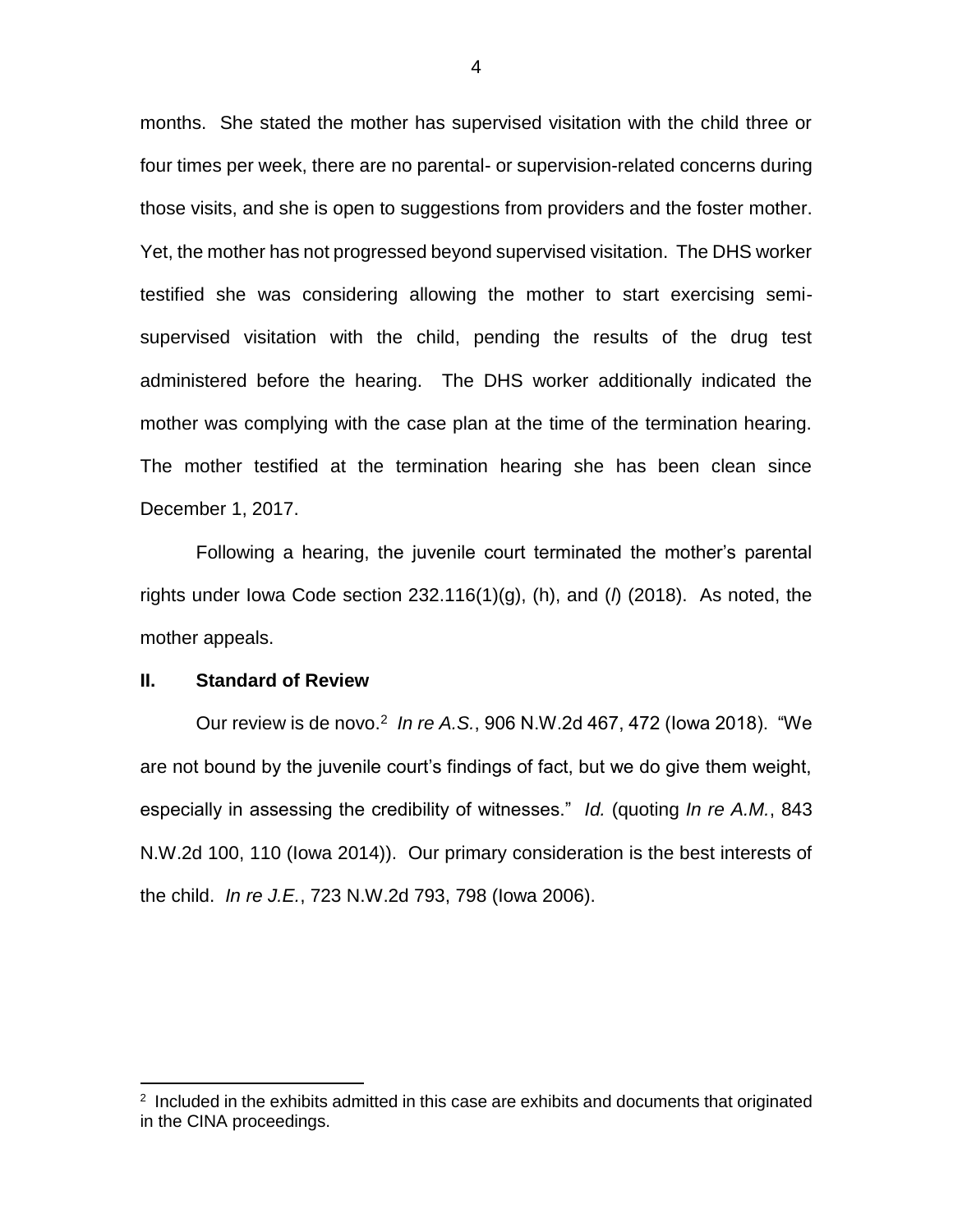#### **III. Analysis**

#### A. Sufficiency of the Evidence

The juvenile court terminated the mother's parental rights under Iowa Code section 232.116(1)(g), (h), and (*l*). "On appeal, we may affirm the juvenile court's termination order on any ground that we find supported by clear and convincing evidence." *In re D.W.*, 791 N.W.2d 703, 707 (Iowa 2010). As to termination under paragraph (h), the mother only challenges the State's establishment of the final element—that the child could not be returned to her care at the time of the termination hearing. *See* Iowa Code § 232.116(1)(h)(4) (requiring "clear and convincing evidence that the child cannot be returned to the custody of the child's parents . . . at the present time"); *D.W.*, 791 N.W.2d at 707 (interpreting the statutory language "at the present time" to mean "at the time of the termination hearing"). Upon our de novo review of the record, we find the evidence to be clear and convincing that the child could not be returned to the mother's care at the time of the termination hearing. The mother's testimony at the termination hearing largely indicated that she agreed she was not prepared to have the child in her care and custody at that time. The evidence supports this indication. The mother had yet to progress beyond fully-supervised visitation with the child. In addition, she was still in the early stages of receiving substance-abuse treatment following roughly fifteen years of substance abuse with no prior treatment. We conclude the State proved the statutory grounds for termination under section 232.116(1)(h) by clear and convincing evidence.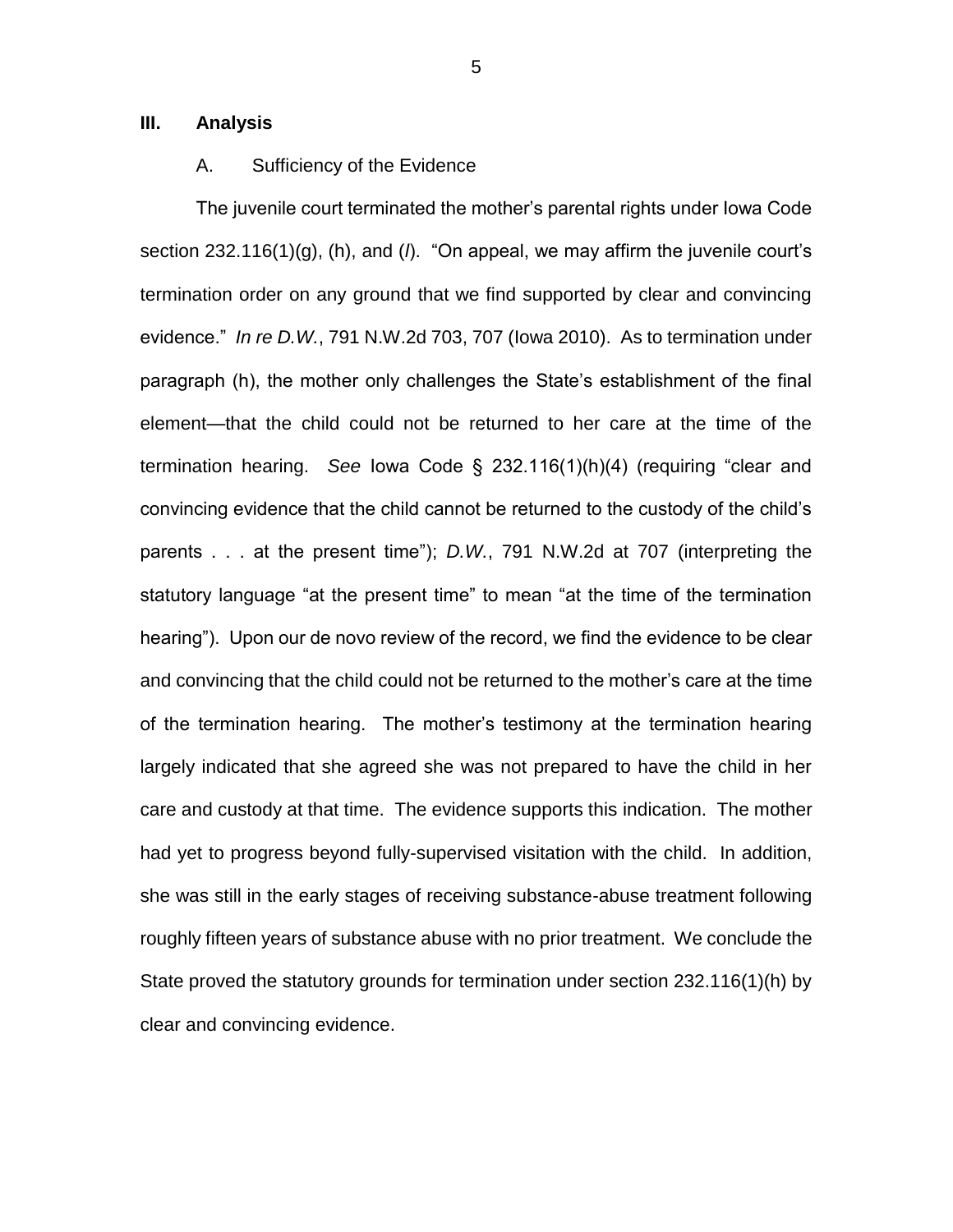#### B. Best Interests and Statutory Exception

In arguing termination is not in the best interests of the child, the mother does not address any of the statutory considerations courts examine in determining whether termination is in the best interests of the child. *See* Iowa Code § 232.116(2) ("[T]he court shall give primary consideration to the child's safety, to the best placement for furthering the long-term nurturing and growth of the child, and to the physical, mental, and emotional condition and needs of the child."). Instead, she argues the child's best interests would be served by applying a statutory exception to termination because termination would be detrimental to the child due to the closeness of the parent-child relationship. *See id.*  § 232.116(3)(c).

"[T]here is no all-encompassing best-interest standard." *In re P.L.*, 778 N.W.2d 33, 40 (Iowa 2010). "Insight for the determination of the child's long-range best interests can be gleaned from 'evidence of the parent's past performance for that performance may be indicative of the quality of the future care that parent is capable of providing.'" *In re A.B.*, 815 N.W.2d 764, 778 (Iowa 2012) (quoting *In re C.B.*, 611 N.W.2d 489, 495 (Iowa 2000)). The mother's track record—which includes fifteen years of substance abuse—is not a good one. The mother has been using drugs since she was in high school; she is now approximately thirty years of age. A life of substance abuse is all this mother knows. Although we commend the mother for her recent sobriety of a few months, such sobriety can only be described as brief in comparison to her long history of substance abuse, and her submission to substance-abuse treatment was clearly in response to the State's petition to terminate her parental rights. "A parent cannot wait until the eve

6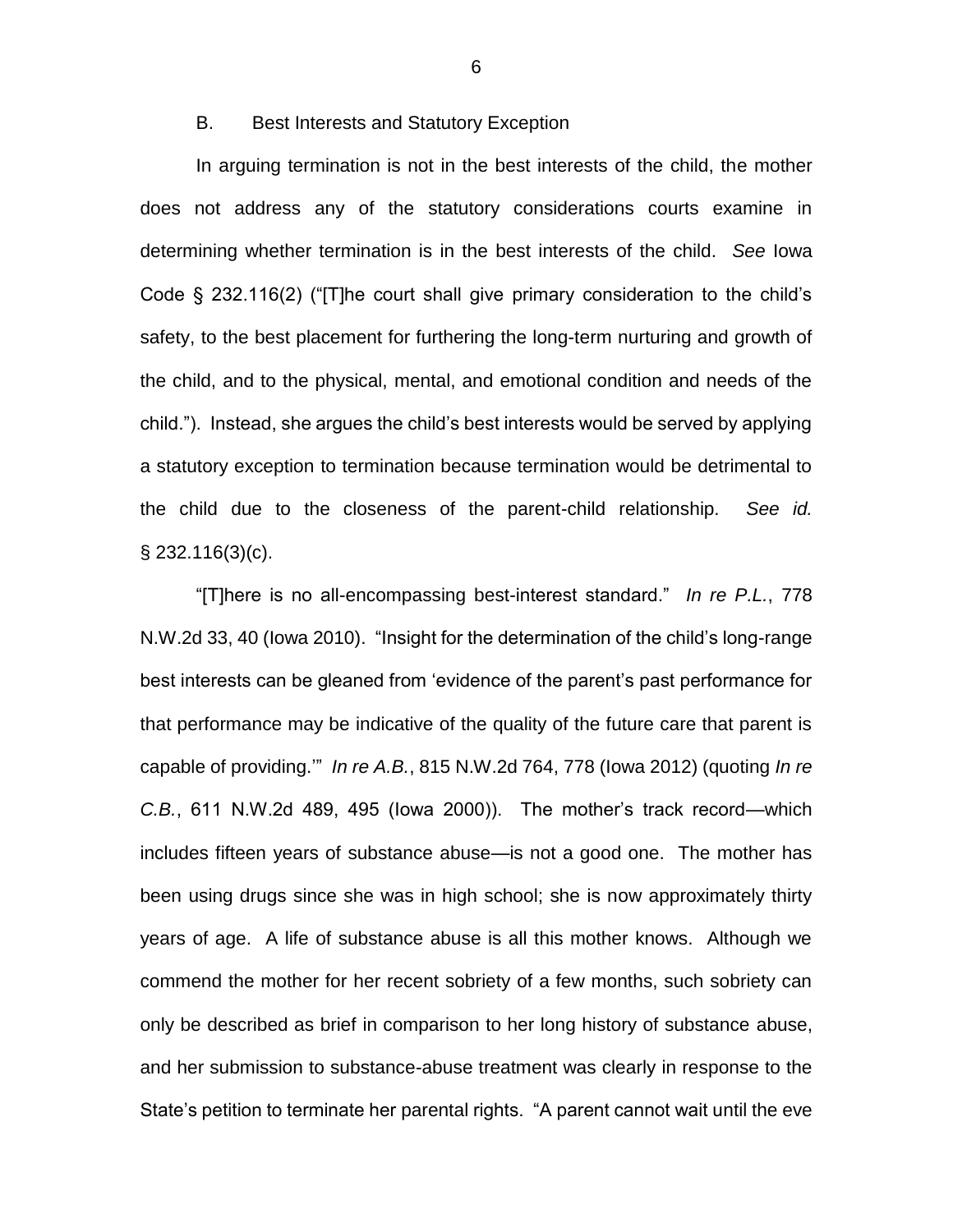of termination . . . to begin to express an interest in parenting." *C.B.*, 611 N.W.2d at 495."We hold no crystal ball, and to some extent, the [best-interests] determination must be made upon past conduct." *In re M.M.*, No. 16-1685, 2016 WL 7395788, at \*4 (Iowa Ct. App. Dec. 21, 2016). While we hope the mother prevails in her battle with substance abuse, "we cannot deprive a child of permanency after the State has proved a ground for termination" upon such sentiments. *See A.B.*, 815 N.W.2d at 777. The child has been out of the mother's care and in foster care his entire life. This child needs permanency and stability now. *See id.* at 778 ("It is simply not in the best interests of children to continue to keep them in temporary foster homes while the natural parents get their lives together." (quoting *In re C.K.*, 558 N.W.2d 170, 175 (Iowa 1997))). We find termination of the mother's parental rights is in this young child's best interests.

As to the statutory exception to termination cited by the mother, "[t]he court need not terminate the relationship between the parent and child if . . . there is clear and convincing evidence that the termination would be detrimental to the child at the time due to the closeness of the parent-child relationship." Iowa Code § 232.116(3)(c). The application of the statutory exceptions to termination is "permissive not mandatory." *In re M.W.*, 876 N.W.2d 212, 225 (Iowa 2016) (quoting *A.M.*, 843 N.W.2d at 113). "[T]he parent resisting termination bears the burden to establish an exception to termination." *A.S.*, 906 N.W.2d at 476. The evidence presented does reveal the mother and child share a bond. However, no evidence was presented that "termination would be detrimental to the child" as a result of the severance of that bond. Iowa Code § 232.116(3)(c). Given the child's very young age and early removal from his mother's care, the effect termination

7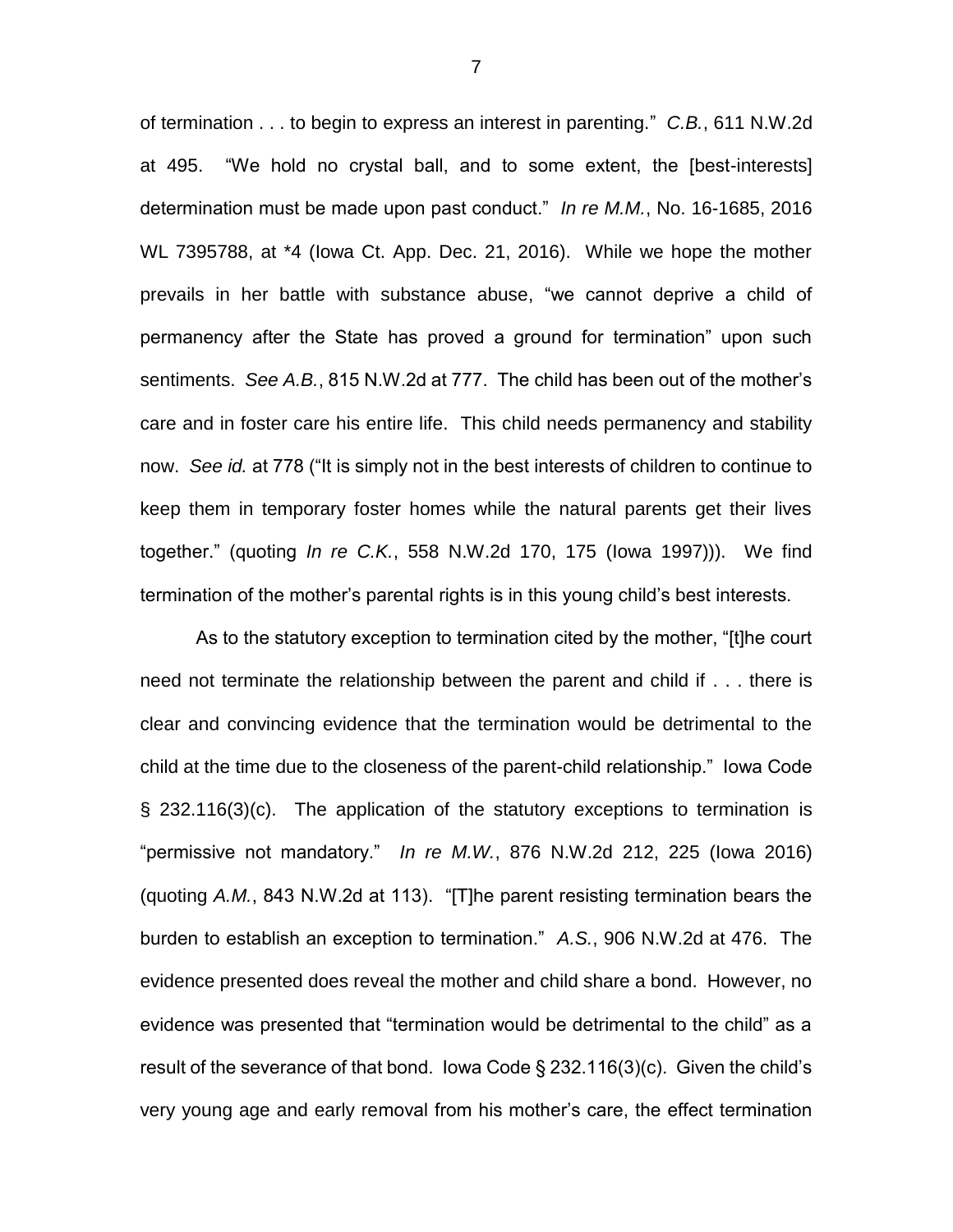will have on him will be limited at most. We conclude the mother failed to meet her burden to establish the statutory exception to termination. *See A.S.*, 906 N.W.2d at 476.

#### C. Extension

Next, the mother argues the juvenile court should have granted her additional time to work toward reunification in light of her recent sobriety and progress in substance-abuse treatment. If, following a termination hearing, the court does not terminate parental rights but finds there is clear and convincing evidence that the child is a child in need of assistance, the court may enter an order in accordance with section 232.104(2)(b). Iowa Code § 232.117(5). Section 232.104(2)(b) affords the juvenile court the option to continue placement of a child for an additional six months if the court finds "the need for removal . . . will no longer exist at the end of the additional six-month period."

The statute requires the court to determine the need for removal will no longer exist at the end of the extension. *In re A.A.G.*, 708 N.W.2d 85, 92 (Iowa Ct. App. 2005). The juvenile court was unable to make such a determination, concluding:

The record is clear that [the mother] did not make any effort to meaningfully address case plan expectations and her substance abuse issues until mid-March 2018 when permanency was addressed. With [the mother's] lengthy substance abuse history, the court strongly believes that [the child] cannot be returned to her today or anytime in the near future despite her being in substance abuse treatment for approximately two months. [The mother] admitted [the child] could not be placed with her today. Further, the court concurs with [DHS] that [the mother's] sober date is not really 12/1/17, as selfreported by Amber. Her refusal to consistently drug test for the department leads this court to the conclusion that she has continued to use illegal substances throughout this case and that any date of sobriety is closer in time to her entry into substance abuse treatment.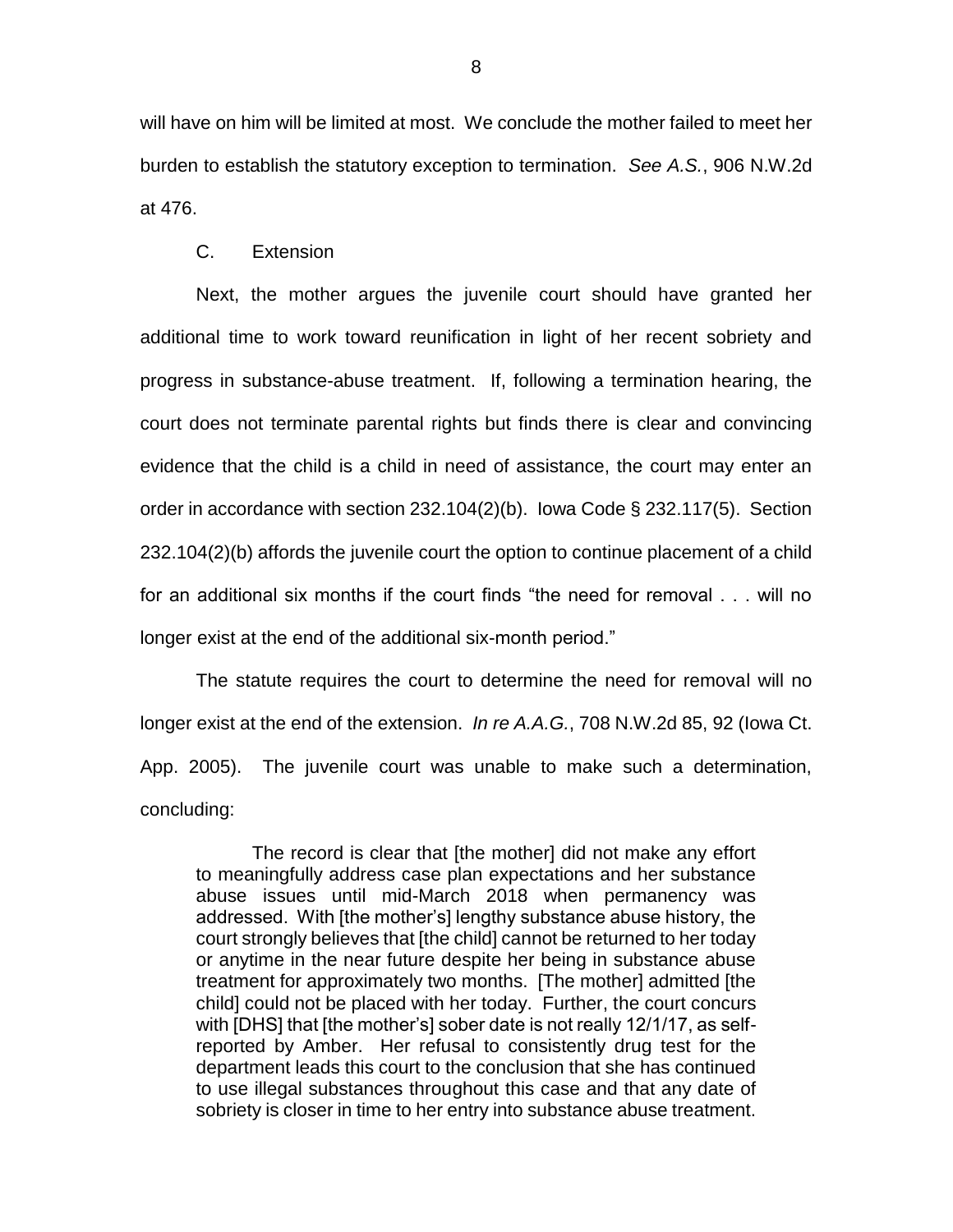While her participation in substance abuse treatment since the termination petition has been filed gives the court reason to be cautiously hopeful that [she] has committed to a sober lifestyle, this Court must look to the best interest of the child. Once the statutory timeframes for reunification have passed, permanency must be viewed with urgency, particularly with so young of a child. Thus, [the mother's] couple of months of sobriety must be weighed against 15 years of dependency without treatment. While this court commends [the mother] for getting into substance abuse treatment in the last few months prior to trial, it cannot conclude that this is due to any commitment to sobriety. This child cannot wait for [the mother] to grow up and get sober.

Upon our de novo review of the record, we are also unable to affirmatively

conclude a need for removal would no longer exist after a six-month extension.

The fact that the mother largely resisted and declined to meaningfully participate

in substance-abuse-related services until a termination petition was filed, her

eleventh-hour improvement, and the uncertainty about her ability to continue

sobriety all militate against a conclusion the need for removal would no longer exist

after an extension. *Cf. id.* at 93.

There are a number of stern realities faced by a juvenile judge in any case of this kind. Among the most important is the relentless passage of precious time. The crucial days of childhood cannot be suspended while parents experiment with ways to face up to their own problems. Neither will childhood await the wanderings of judicial process. The child will continue to grow, either in bad or unsettled conditions or in the improved and permanent shelter which ideally, at least, follows the conclusion of a juvenile proceeding.

The law nevertheless demands a full measure of patience with troubled parents who attempt to remedy a lack of parenting skills. In view of this required patience, certain steps are prescribed when termination of the parent-child relationship is undertaken under Iowa Code chapter 232. But, beyond the parameters of chapter 232, patience with parents can soon translate into intolerable hardship for their children.